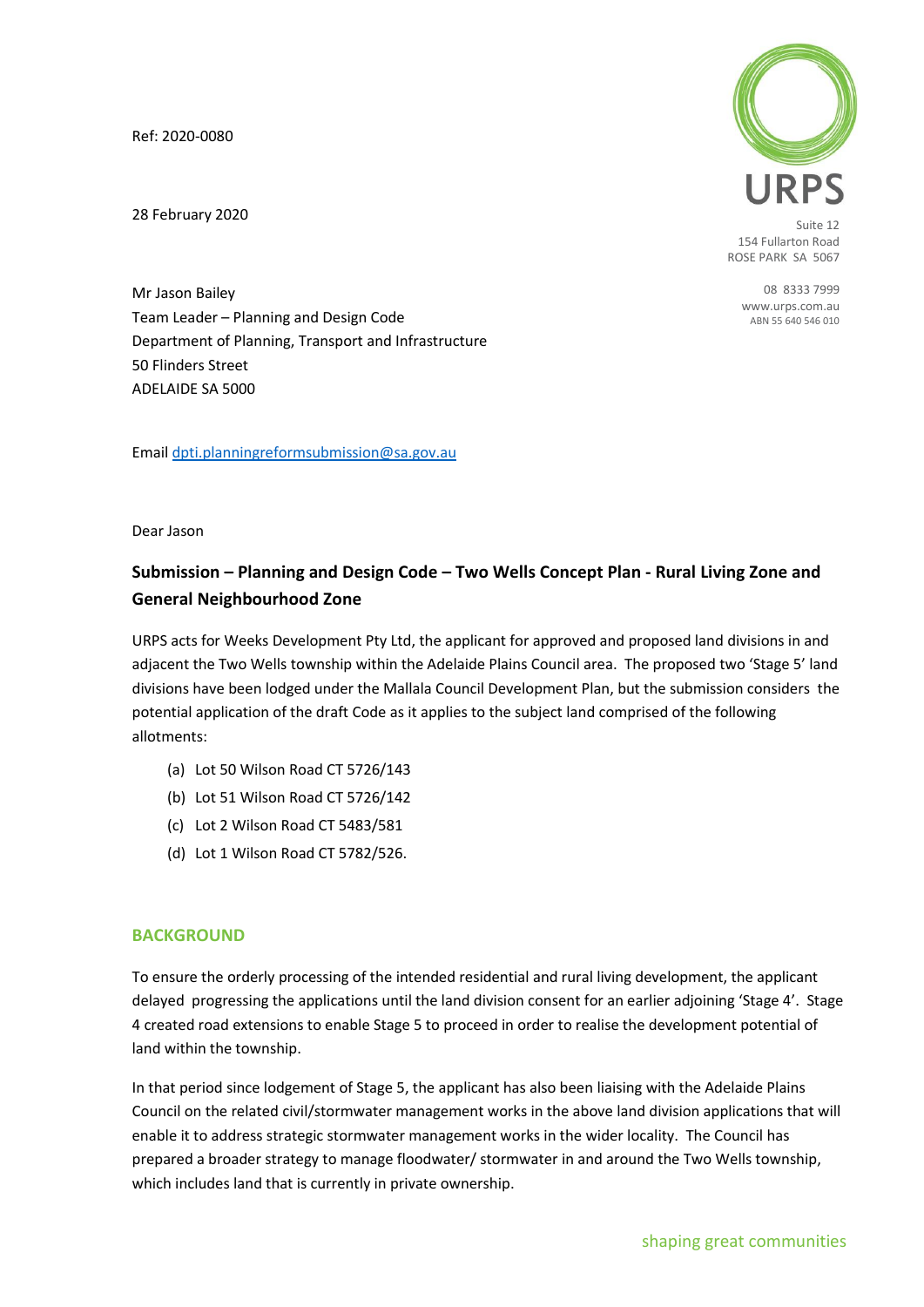The Stage 4 consent has now been issued and the applicant is progressing the Stage 5 land division applications.

This submission considers the draft Code as it applies to two land division applications. They are described by the applicant as 'Stage 5' of their Two Wells residential development, to be undertaken in two consecutive divisions:

• 312/D032/18 lodged 07/09/18 (3 into 4 – part in the Residential Zone, the balance in the Rural Living Zone where no additional allotment is created) – the division is reproduced below and in **Attachment A** on a plan showing the arrangement of zone boundaries



• 312/D033/18 lodged 07/09/18 the division is reproduced below and in **Attachment B** on a plan showing the arrangement of zone boundaries

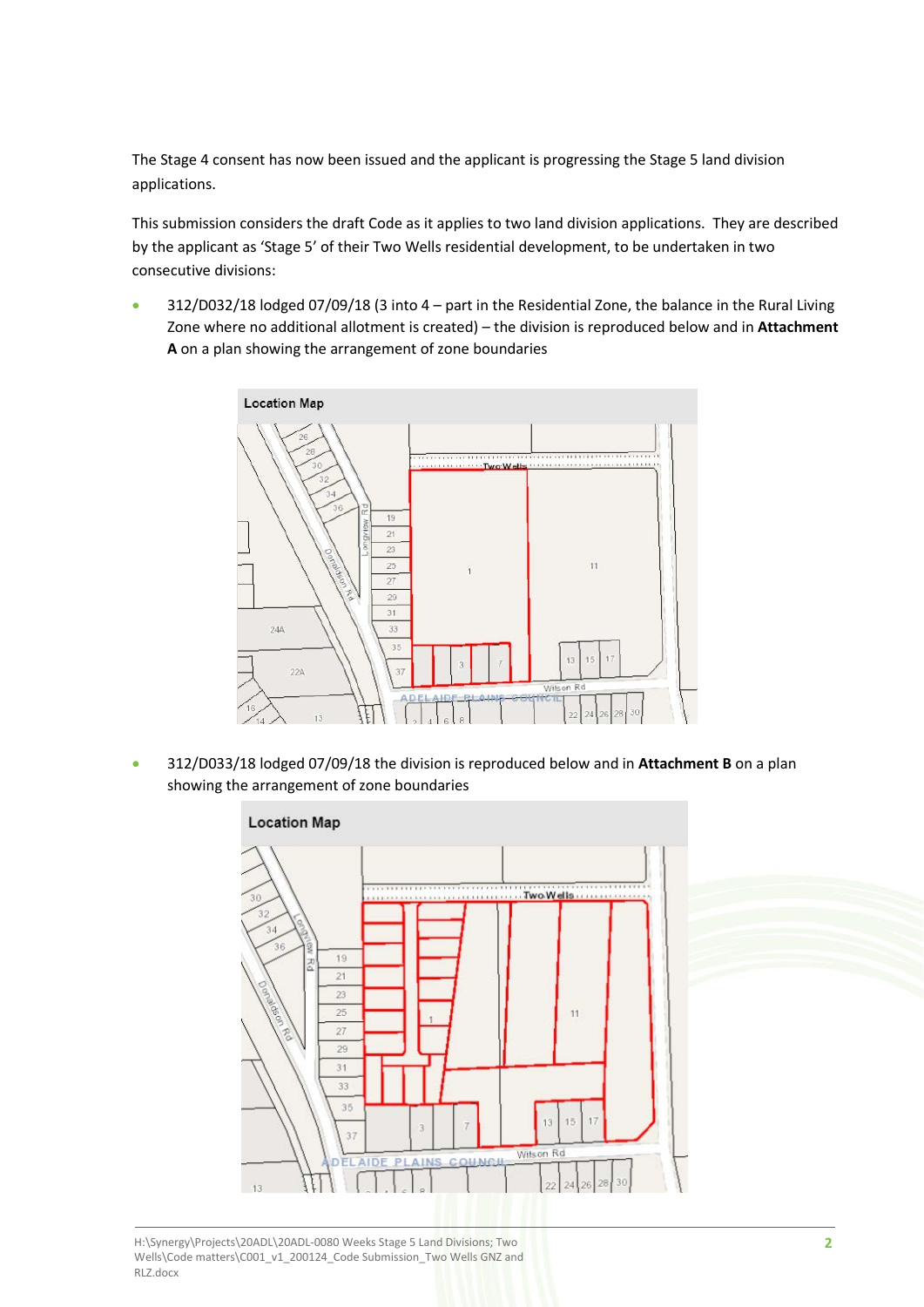# **THE DRAFT CODE**

In general terms, the policy transition to the Code is supported in the context of the general provisions and zone provisions which are 'like for like' in most cases.

The following sections we respectively request are the subject of further investigation and amendments to the draft Code before implementation.

#### **Development Potential v Environment and Food Production Area (EFPA)**

Both applications were lodged prior to 1 April 2019 therefore prior to the operation of the EFPA.

The area of the subject land is partly in the Rural Living Zone which is currently and proposed to continue to be affected by the EFPA Overlay in the Draft Code.

The land divisions and overall design has not been constrained by the EFPA. The division results in 2 additional allotments in the Rural Living Zone plus a 1.2 ha reserve dedicated to Council for stormwater detention and will be assessed against the non-complying procedures , noting some of the land is in the Medium and High Flood Hazard Risk areas and associated civil works will form part of the development to provide building envelopes above the flood hazard levels). Where these flood risk areas apply, the land and or building envelopes will be created to ensure there is developable land above the flood plain level for the individual allotments created.

Overall, the proposed development is a complementary extension of more recent urban and rural living development approved in this locality. The proposed divisions create allotments that will manage flood hazard in the same way as evident in the locality.

Our observation is that this particular area of the Rural Living Zone adjacent the Two Wells township does not support substantial areas / number of allotments primarily used for economic primary production, and many of these will inevitably be partly affected and/or redeveloped to implement Council's stormwater strategy for the benefit of the urban area.

In this context, the subject land within the Rural Living Zone should not have been included in the EFPA.

The transition to the Code provides the opportunity to remove the subject land or all of the Rural Living Zone affected by the EFPA which is within the area subject to Council's stormwater management plan (refer yellow outline in **Attachment C**) as provided to the applicant by council (extract next page).

Such areas will require further division and infrastructure to implement council's stormwater strategy that does not relate to the purpose of the EFPA. The divisions are considered a logical delineation of the interface of the Two Wells Township (refer mark up **Attachment C**) much like the existing Precinct 3 which has a 5000sqm minim allotment size, in contrast to the balance of the Rural Zone. The application of the Precinct 3 provisions relevant under the Code in the area defined by the yellow outline in **Attachment C**:

- will appropriately define a rural living area which is different from the broader Rural Living Zone to the east,
- provides a uniform eastern edge of the Two Wells township boundary
- result in more efficient utilisation and potential upgrading of the existing infrastructure required to implement the Council's stormwater management plan, noting that upon completion of the applicant's proposed infrastructure planning and investment in flood protection/management works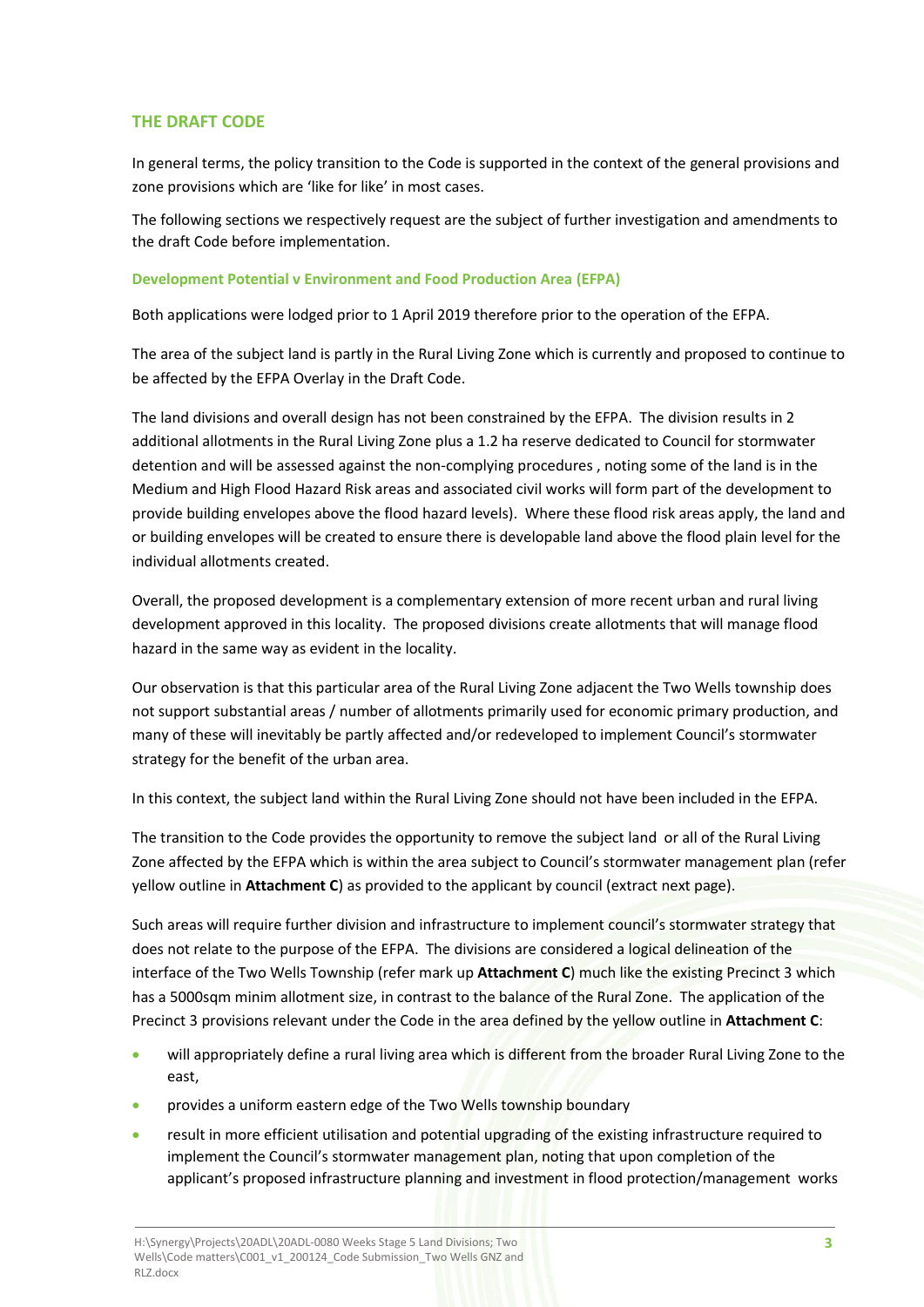forming part of the proposed divisions, there may be long term potential to extend the residential Zone to the west up to Secomb Road (URPS understands other areas to the north-east of the township are also being investigated for urban development.



**Weeks Stage 5** subject land area affected

FIGURE 5-1 : TWO WELLS SOUTHERN LEVEE ALIGNMENT AND APPROXIMATE ELEVATIONS TO PROVIDE 1 IN 100 ARI LEVEL OF FLOOD PROTECTION (INCORPORATING ALLOWANCE FOR CONJUNCTIVE PROBABILITY OF FLOODING)



H:\Synergy\Projects\20ADL\20ADL-0080 Weeks Stage 5 Land Divisions; Two **4** Wells\Code matters\C001\_v1\_200124\_Code Submission\_Two Wells GNZ and RLZ.docx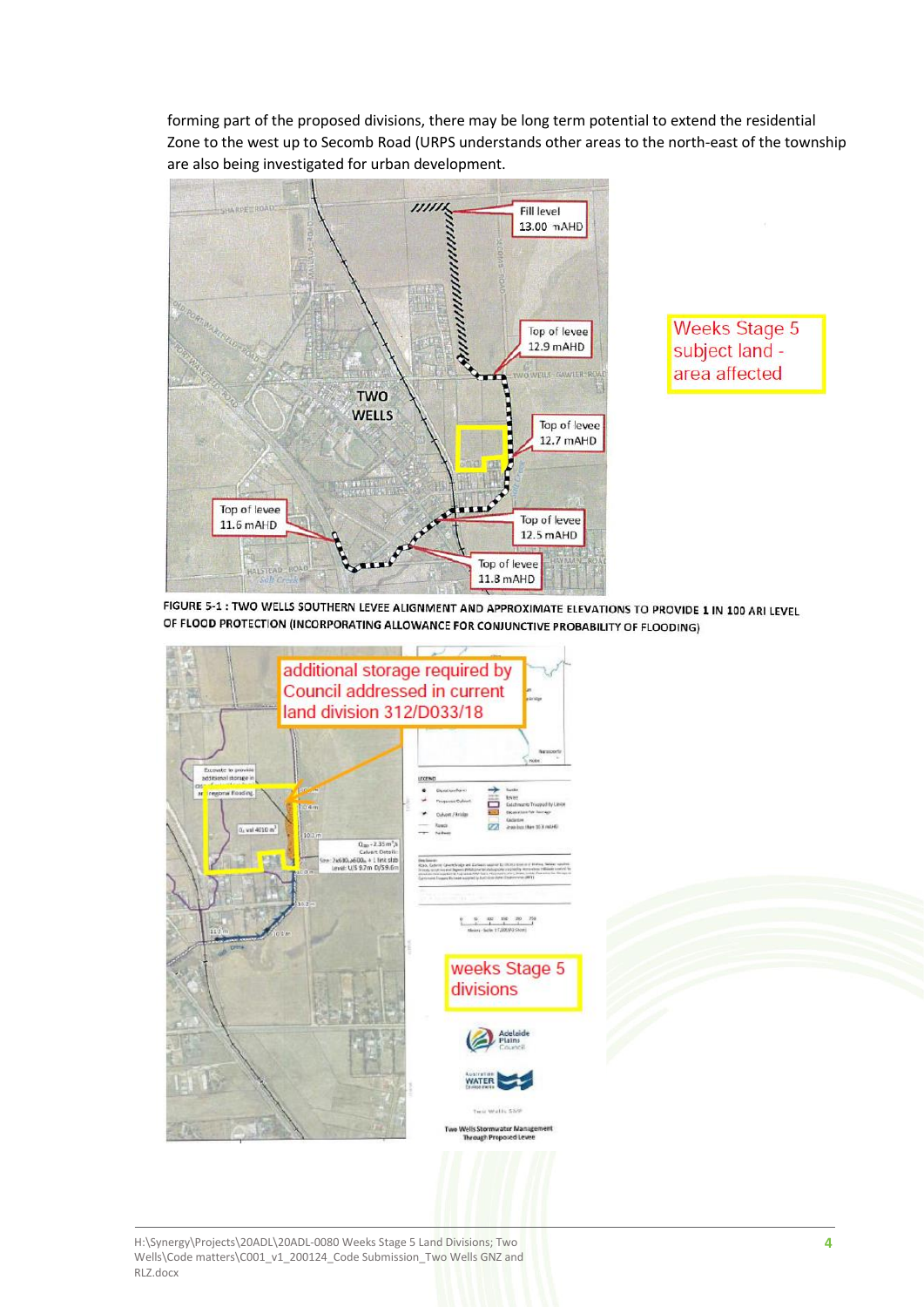## *Opportunities and Constraints – Concept Plan Map Mal/7*

**Concept Plan Map Mal/7** in the Council Development Plan consolidated 13 December 2018 generally illustrates the concept for the development in and around the Two Wells township to the north-east, but does not include other relevant related strategies identified by Council that have in turn affected the land division proposals now under consideration.

## **Attachment D** identifies the Stage 5 land in the context of the existing **Concept Plan Map Mal/7**.

In our view, the failure to update and include a revised **Concept Plan Map Mal/7** in the Code:

- has the risk of unreasonably and negatively influencing the assessment of the current land divisions (which include minor additional allotments in the flood plain) because the Code will have inadequate recognition of the strategy for stormwater management that has been developed since the introduction of the Concept Plan and which has informed the two land divisions
- could negatively impact on the council's ability to implement its broader strategy for stormwater management around Two Wells
- put at risk the investment in related Stage 4 and proposed Stage 5 works that directly relate to off-site civil works aimed at providing new road connections designed to minimise flood impact, additional CWMS works in Stage4 that accommodates the development potential proposed in Stage 5, and provide council with the land it requires as per Figure 5-1 above .

URPS understands the Adelaide Plains Council supports the ability to incorporate concept plans into the Code where they add value. Weeks Developments Pty Ltd strongly supports the use of Concept Plans in the Code and an amended **Concept Plan Map Mal/7** to include the subject land is recommended as part of the transition to the Code.

## *Opportunities and Constraints – Flood mapping and hazard*

The desire to incorporate quality and up to date flood mapping is supported. It is recommended that land that has been designed to manage flood risk (ie provide building envelopes above the flood plain hazard level relative to the particular site/division) be:

- excluded from the flood mapping and/or
- identified in a particular way to distinguish it from other parts of the flood plain that do not include allotments / stages of division that incorporate/have been developed or will be designed to provide building envelopes to accommodate future development above the relevant hazard level

I would be happy to arrange a meeting to discuss the above if desired.

Please do not hesitate to contact the undersigned in relation to any matters related to this submission.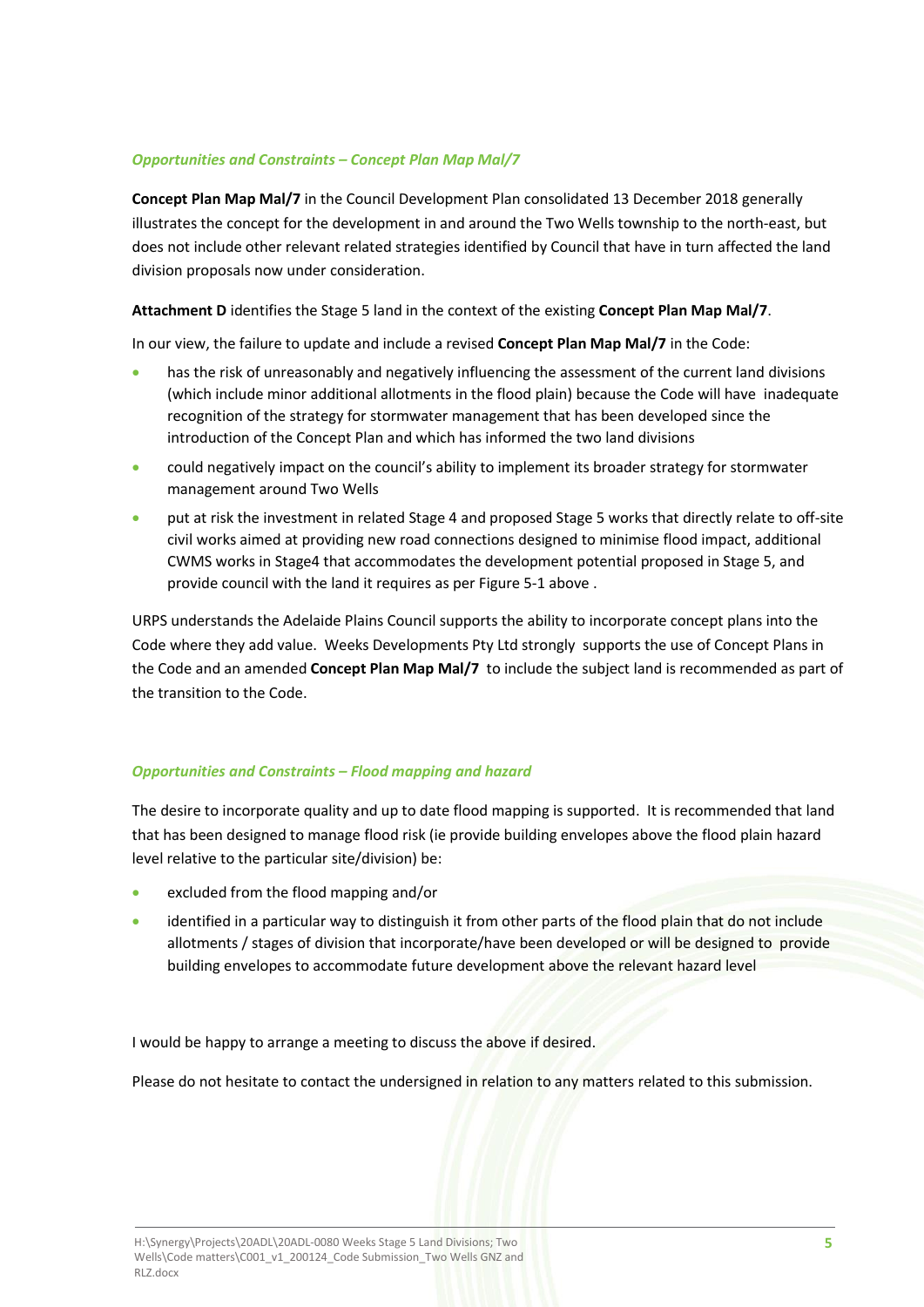Yours sincerely

Vars.

Julie Lewis RPIA **Senior Associate**

Cc Mr Robert Veitch, General Manager, Development and Community

Enc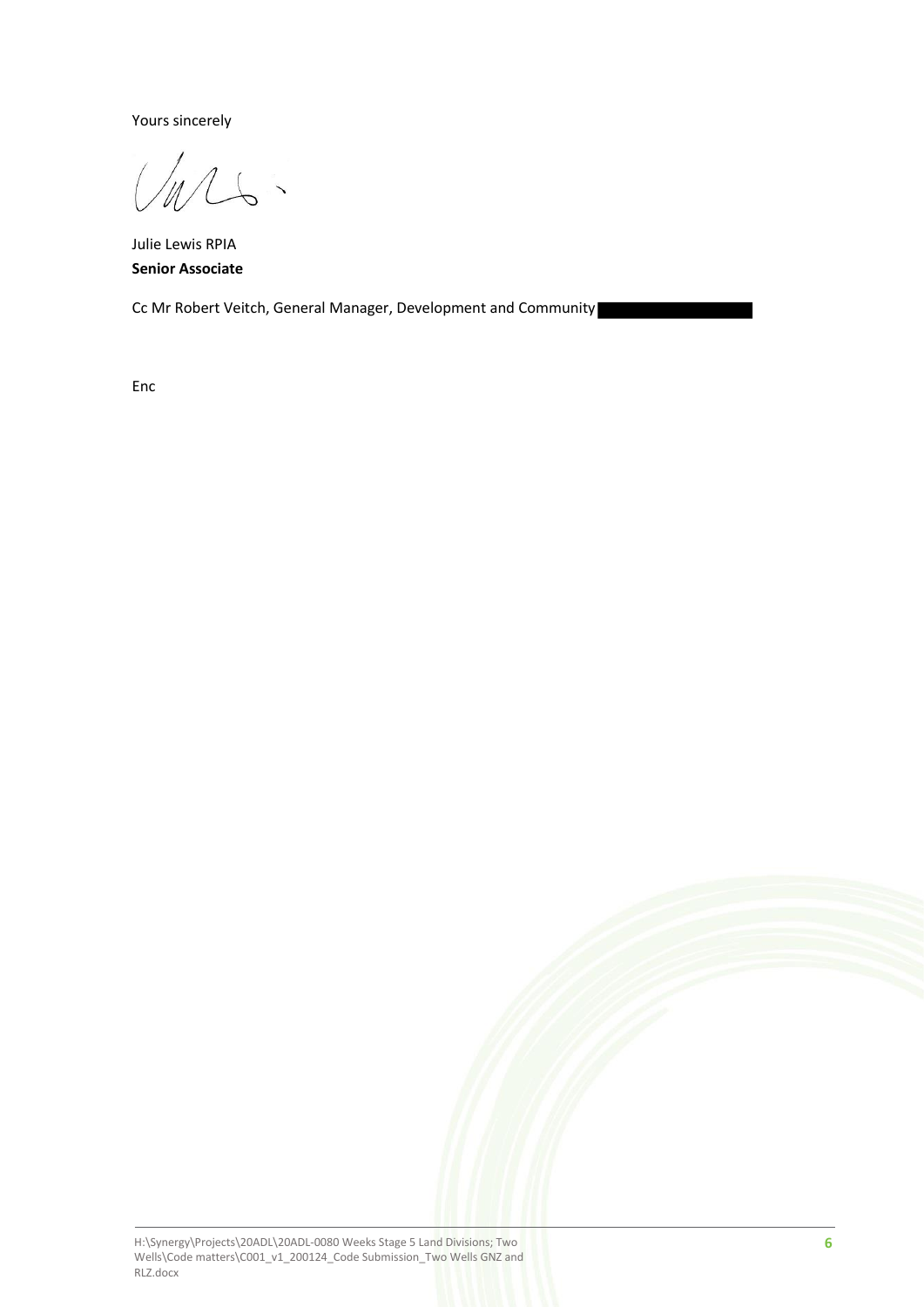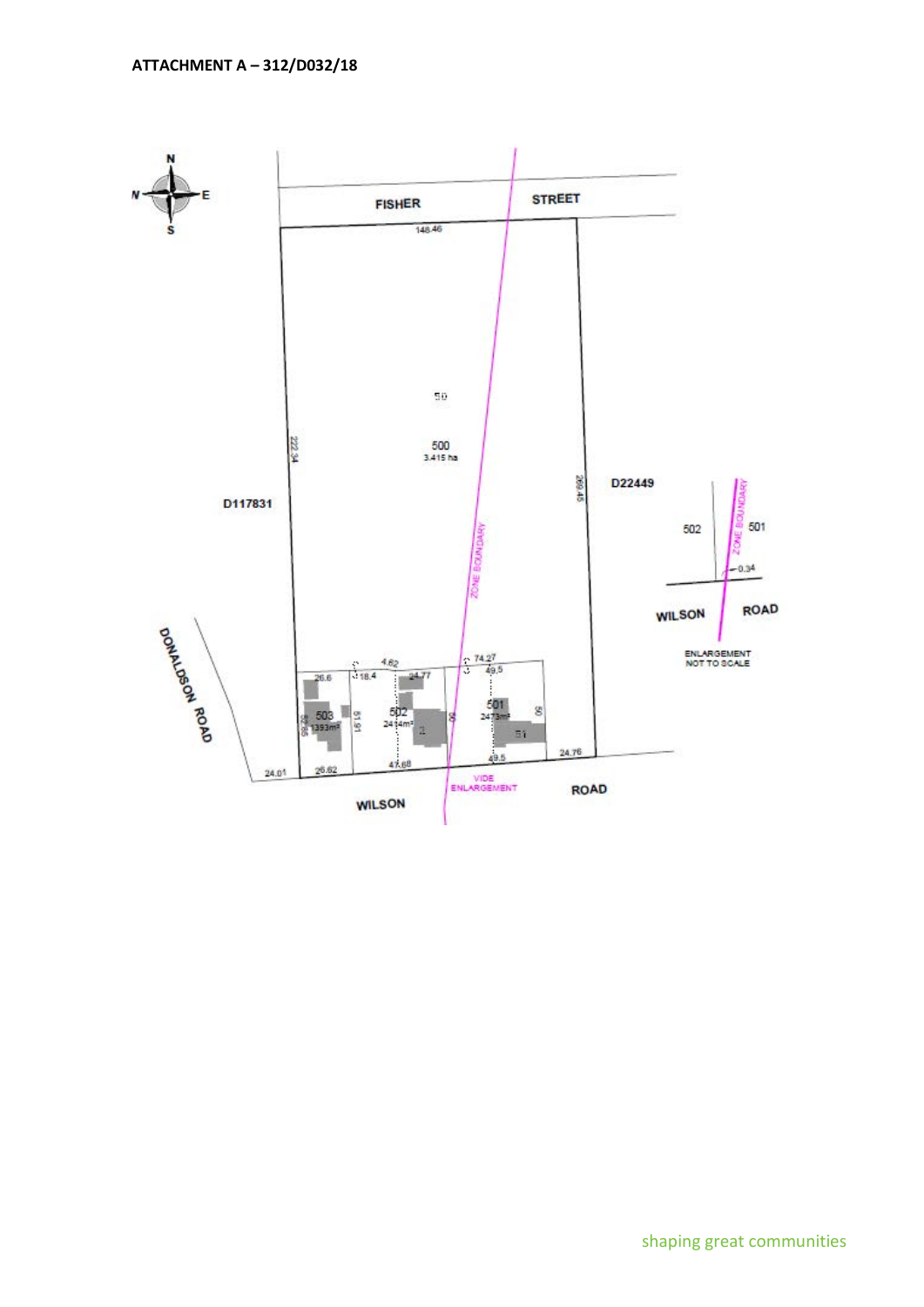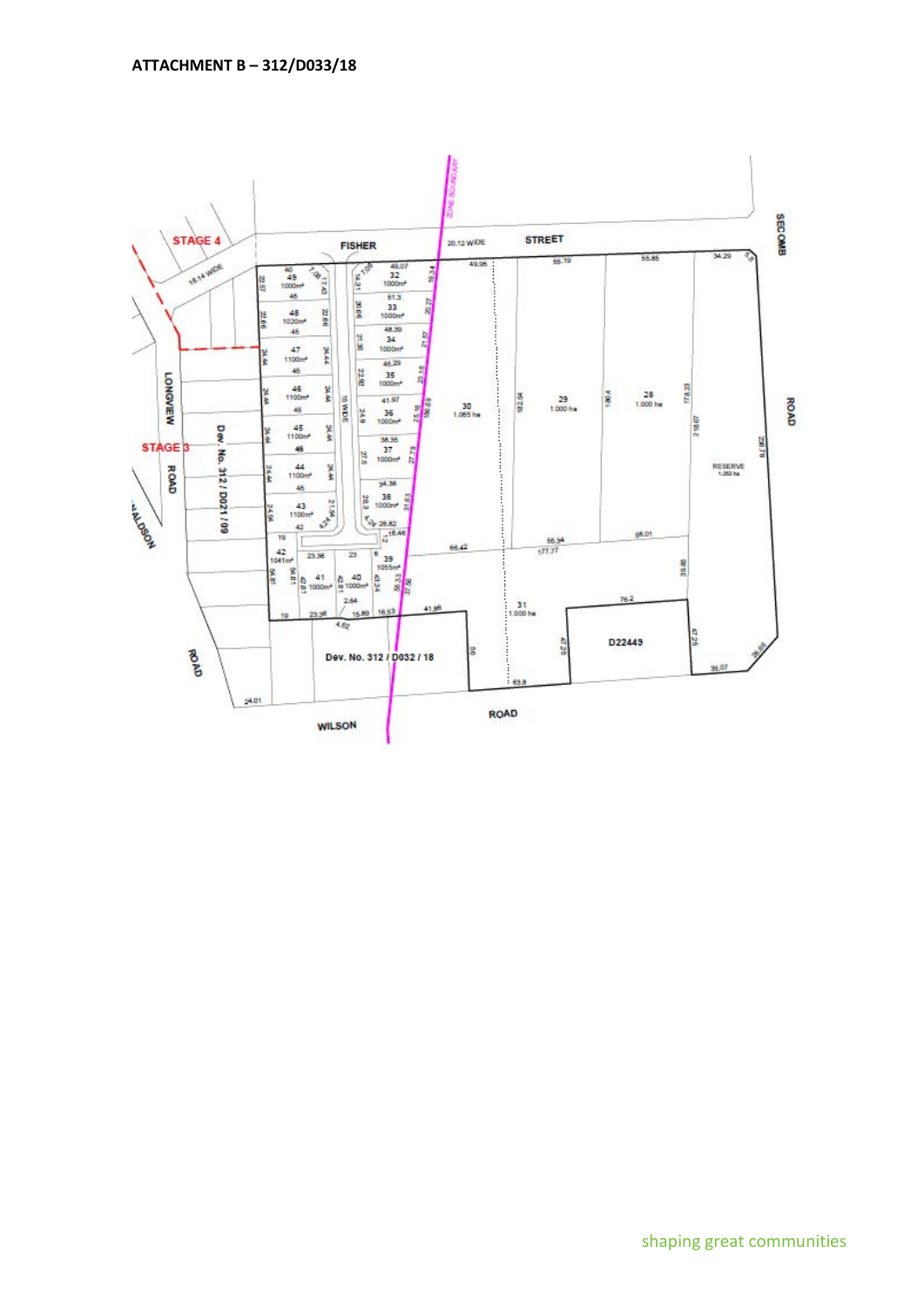**ATTACHMENT C – Weeks Developments Pty Ltd Stage 5 land divsions and EFPA Overlay recommended amendments / exclusions**